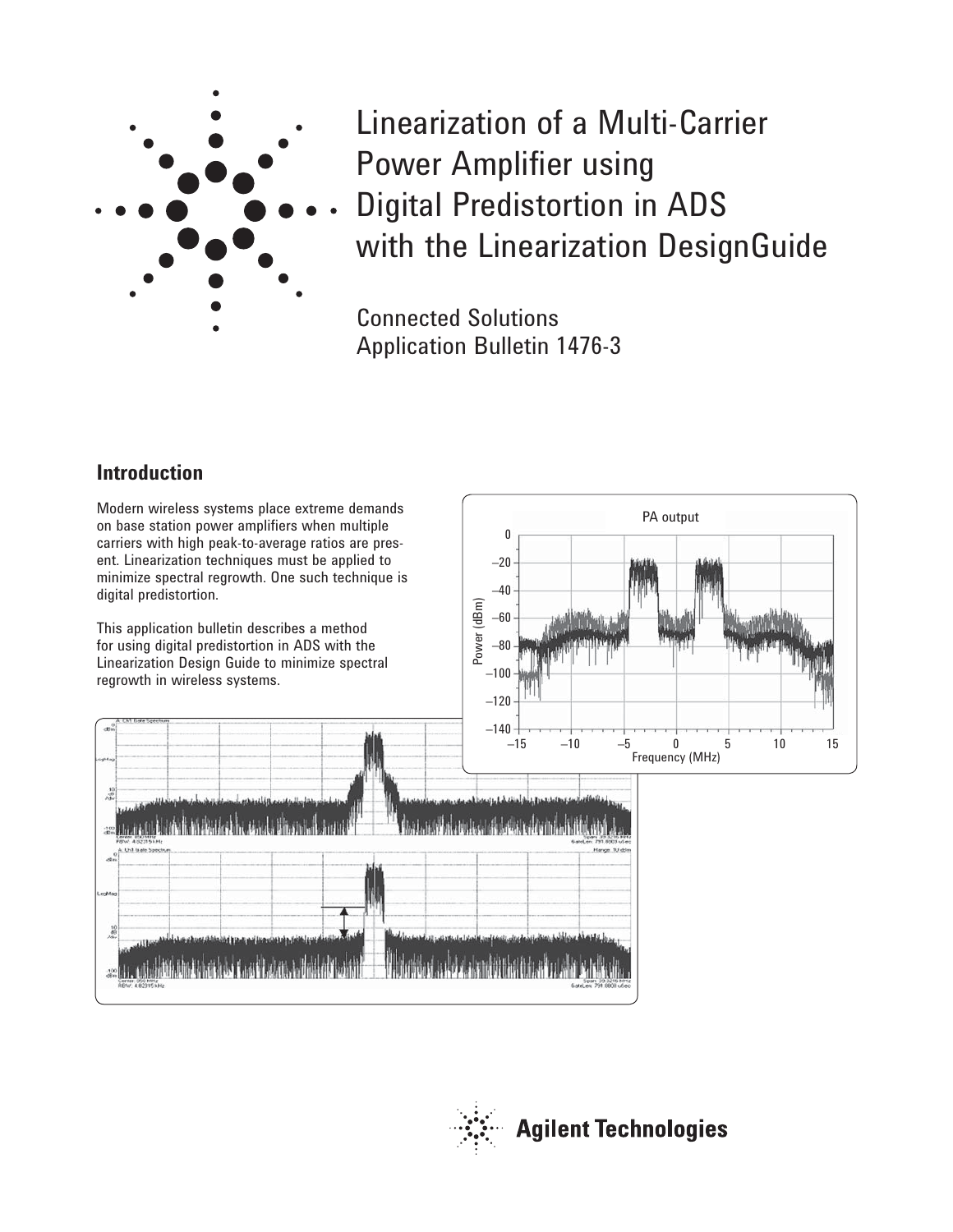# **Concept**

In digital predistortion, a look-up table (LUT) containing optimized complex predistortion coefficients is dynamically addressed in proportion to the incoming signal envelope. These coefficients are multiplied with the signal ahead of the power amplifier. The coefficients model the inverse distortion characteristic of the DUT, as shown in Figures 1 and 2.



**Figure 1. Addressing the lookup table.** 



**Figure 2. Predistortion applied to a non-linear power amplifier.**

Advanced Design System (ADS) with the Linearization DesignGuide provides full implementation of digital predistortion for use with an actual Device Under Test (DUT). Menu-driven prompts control the initialization and updating of LUT coefficients, and provide access to preconfigured templates that provide connectivity to the ESG-C signal source and Vector Signal Analyzer (VSA).

#### **Closed-loop Implementation**

The closed-loop solution, shown in Figure 3, provides for optimization of the LUT coefficients by repeating the calculation of the coefficients with a feedback signal corresponding to the response of the PA DUT using the previous coefficients, until the difference between the feedback signal and the input signal is minimized to a defined tolerance.



**Figure 3. The closed-loop, ADS solution.**

## **Training Signal**

A training signal in the form of a linear ramp is inserted into the wireless signal. This signal is used by ADS to characterize the DUT's non-linear transfer characteristics. The ramp, shown in figure 4, occupies a small percentage of the total signal time, so it does not affect the inherent statistics of the wireless signal.



**Figure 4. The response of the DUT to the training signal.**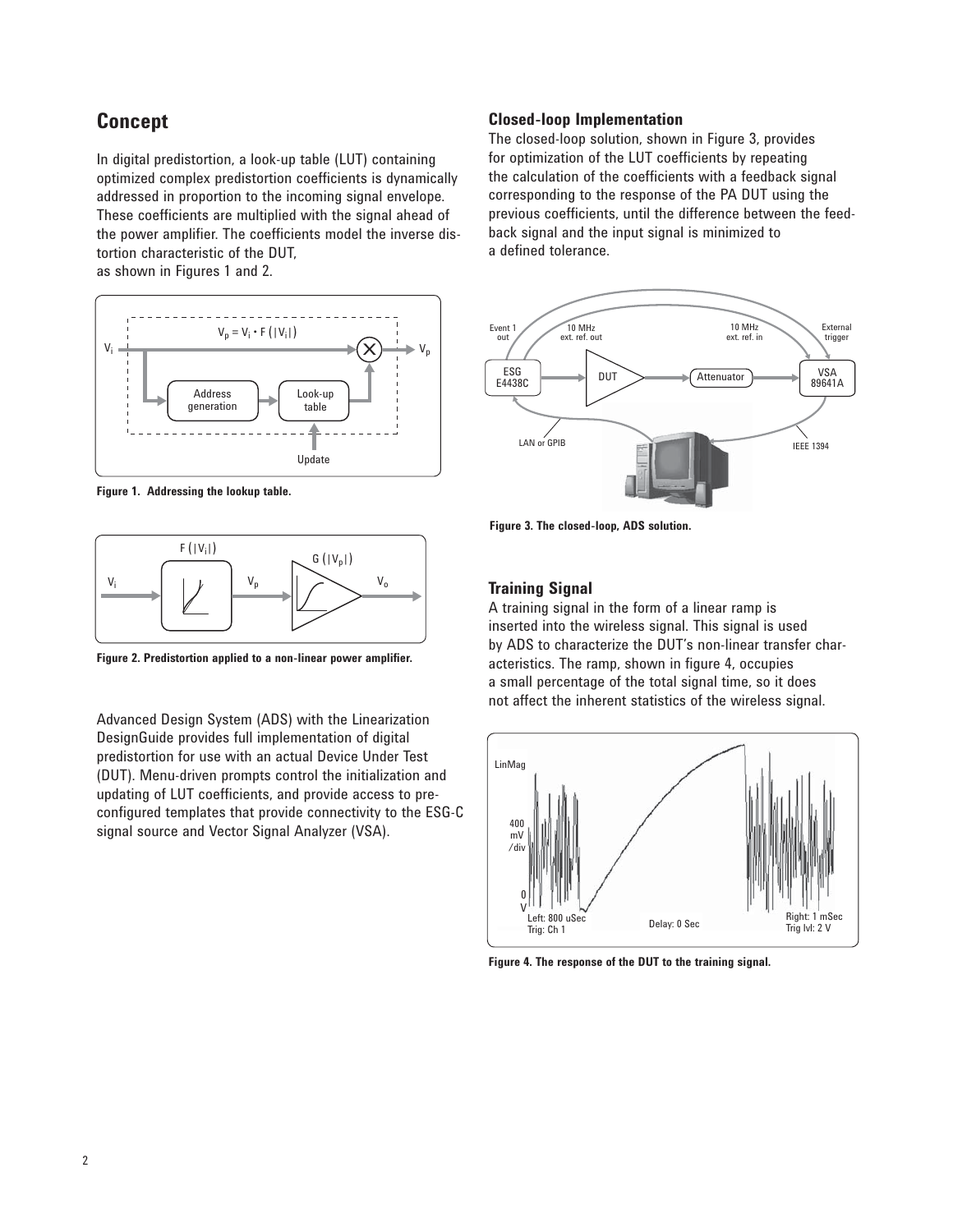## **Using the Linearization DesignGuide for Digital Predistortion**

The Linearization DesignGuide menu, shown in Figure 5, provides access to the Digital Predistortion functions and templates.



**Figure 5. The Linearization DesignGuide menu.** 

To begin the process, the DUT is connected to the output of the ESG-C signal source and the VSA input, using an appropriate attenuator. The 10 MHz reference from the ESG-C is provided to the VSA hardware.

When using the 8905A input module, which does not have an external reference input as does the 8905B, the VSA's reference may be used to lock the ESG source. Finally, the Event1 trigger of the ESG-C is connected to the VSA hardware external trigger input and properly terminated.

There are two ADS templates provided with the Linearization DesignGuide to control the instruments and the predistortion process: the *ESG simulation* and the *VSA simulation*.

The DesignGuide menu provides step-by-step prompts, as shown in Figure 6.

#### Step 1: Initialize LUT Coefficients

Step 2: Run ESG Simulation Step 3: Run VSA Simulation Step 4: Update LUT Coefficients Step 5: Run ESG Simulation, Record Power\_Difference\_dB Step 6: Adjust ESG Pout and Run ESG Simulation Step 7: Run VSA Simulation Step 8: Update LUT Coefficients Step 9: Run ESG Simulation

**Figure 6. The step-by-step menu for setting up the predistortion process.**

**Step 1:** The LUT coefficients, which reside in a text file, are initialized to zero value. When the signal is downloaded to the ESG-C, no predistortion will be applied.

It is also important to note that the ESG component will normalize the signal to a peak magnitude of 1. The peak amplitude of the training signal at the output of the DUT will be different due to the DUT gain. A VSA scale factor is set to the inverse of this peak amplitude to calibrate the simulation.

**Step 2:** The ESG simulation is run to download the signal. The DUT should be connected and powered when running this simulation. At this point, the VSA may be run to observe the DUT output in both spectrum and time domains. The peak amplitude of the training signal can then be observed and the scale factor on the VSA simulation used in the next step may be set.

**Step 3:** The VSA simulation is run. Data from the ESG simulation input for reference, and data from the VSA is downloaded. ADS calculates the LUT coefficients and writes them to a data file in floating-point format.

**Step 4:** Update LUT coefficients. The LUT coefficients calculated in Step 3 are converted to fixed-point format and made available to the ESG simulation.

**Step 5:** Run the ESG simulation and record Power\_ Difference dB, available from the ADS data display window. This value is the difference between the average output power with predistortion applied and the non-predistored power, due to gain expansion when pre-distortion is used. This value is noted and used in the next step.

**Step 6:** The value of Power Difference dB is subtracted from the original ESG output power to compensate for gain expansion, and the ESG simulation is run again to apply the first set of LUT coefficients to the DUT.

**Step 7:** Run VSA Simulation to calculate the 2nd set of LUT coefficients.

**Step 8:** Update LUT coefficients, similar to Step 4.

**Step 9:** Run ESG Simulation, similar to Steps 5 and 6.

This completes two iterations of LUT coefficient optimization. The process is repeated until little or no additional reduction of distortion products is observed.